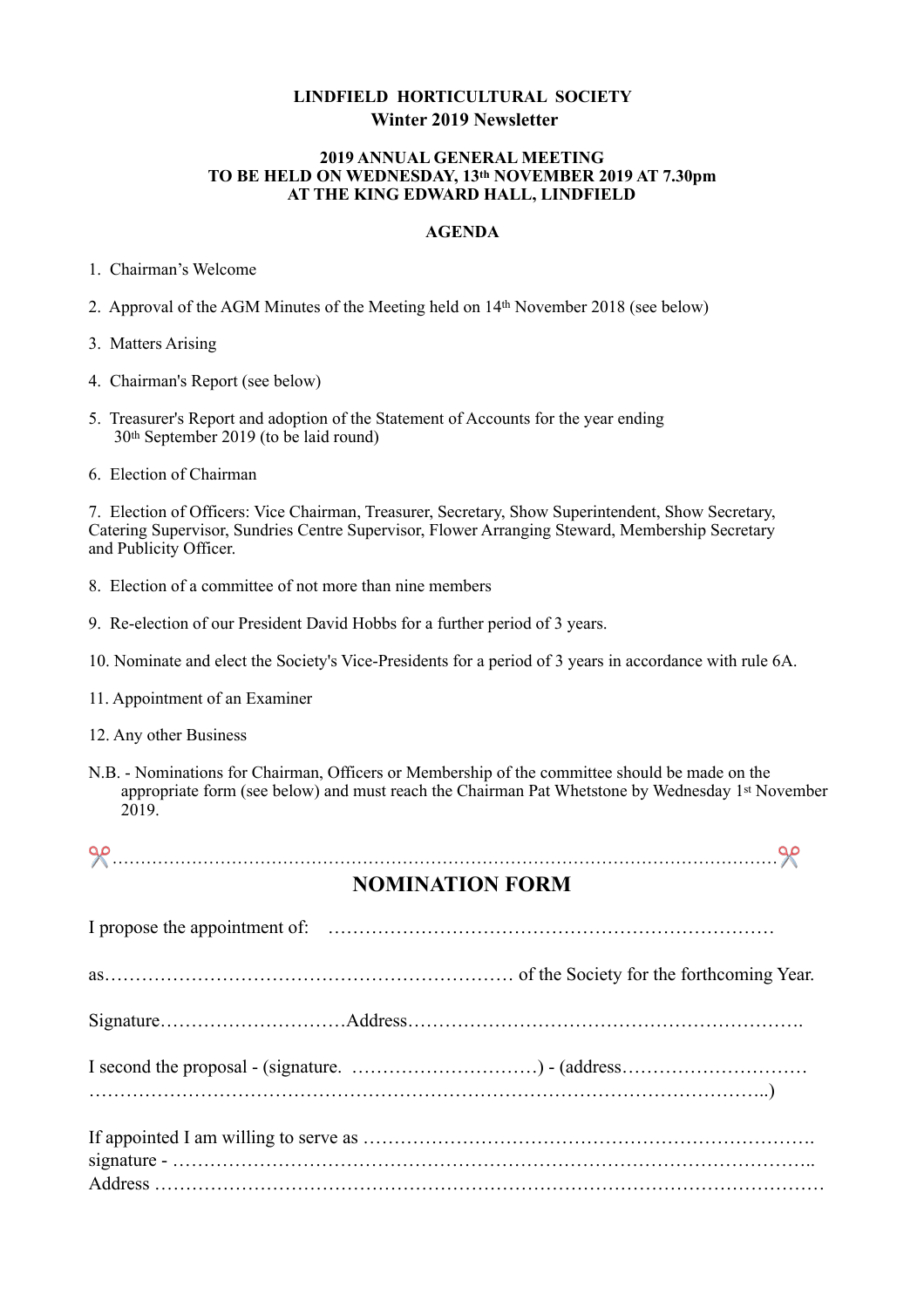## **MINUTES OF ANNUAL GENERAL MEETING 14TH NOVEMBER 2018**

Chair Pat Whetstone

Approval of minutes AGM 2017 and no matters arising.

Chairperson's recent report had been well received and as a result of a request for more people to help with shows, three people have volunteered. There are two new members of the committee; Heather Hitchcock and Anne Williamson.

The present officers of the Society were identified and asked to stand when their names were mentioned.

Michael Elliot presented the treasure's report which outlined the following

1 The shows have not been that well attended (reasons why to be explored at committee) 2 Donations are down,

3 Two new laptops have been bought which have impacted on the finances. However, there are still substantial monies in the account nearly £15 000.

The accounts were put forward for acceptance and were proposed and seconded.

Michael Elliot to stand down as the treasurer after fourteen years and twenty years on the committee. His contribution to the Society has been invaluable and he will be missed.

Mr MacNamara gave a short speech on behalf of the committee to thank Michael for all his hard work and presented him with gifts from the Society. Michael gave a short acceptance speech.

The present officers were all standing for re-election (save for the treasurer Michael Elliot). Proposed and seconded.

## **AOB**

Rose Mortenson was thanked for organising the trips this year which have been a huge success and enjoyed by all. Rose mentioned that there is an orchid festival at Kew in February and said that there was a possibility of organising a trip if enough people were interested.

Joyce Gladwell is retiring as membership secretary and all her hard work was also acknowledged and she will also be missed.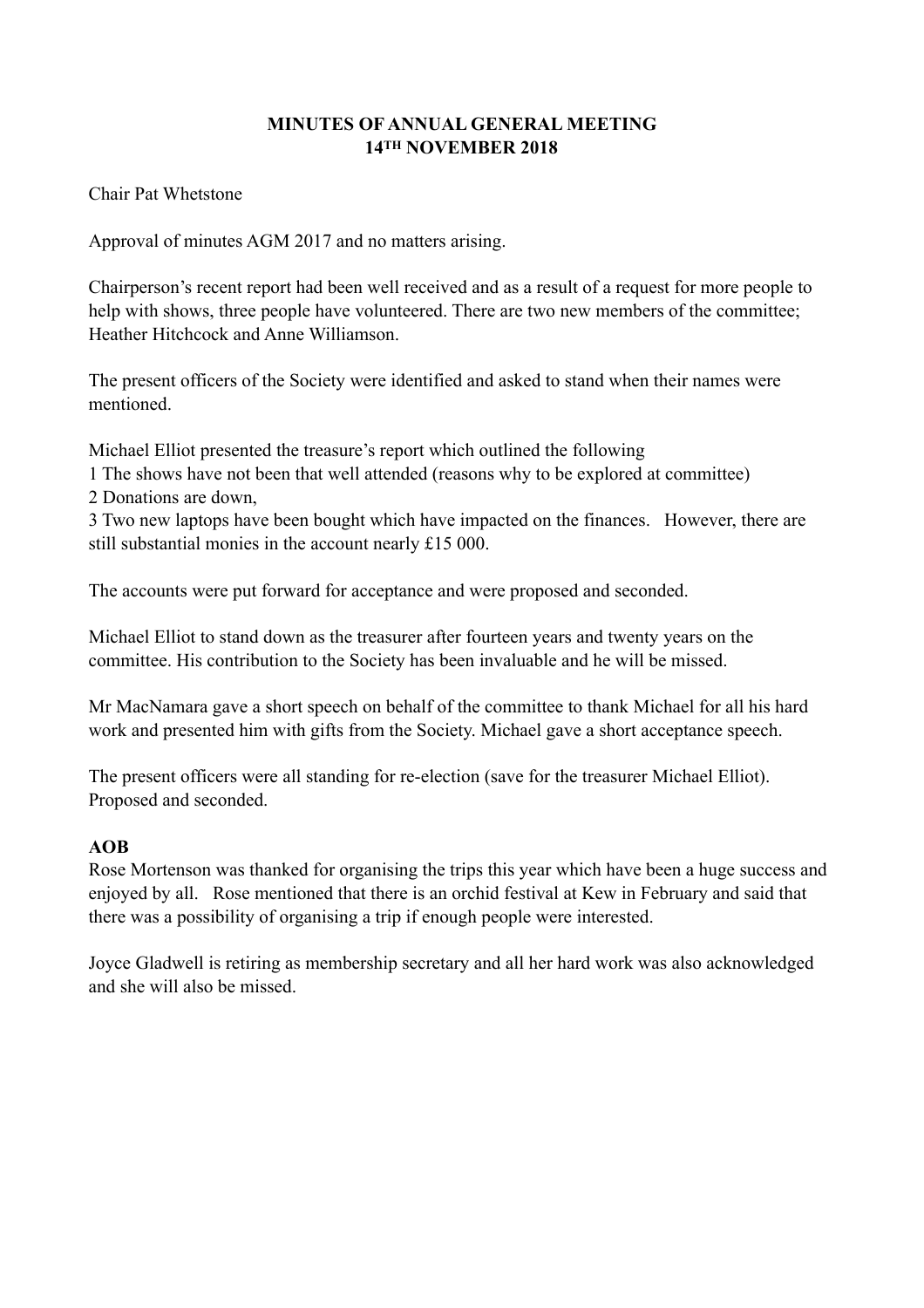#### **CHAIRMANS REPORT 2019**

This will be my last report as Chairman as I am retiring from this job but will carry on as Hon. Secretary, if elected. I have been doing both jobs since the AGM in November 2017. Much as I love the LHS I have found that doing both jobs has been too much.

So we need a new Chairman. There must be someone willing to take this on.

As usual, we have had three great shows this year. Thanks to all the exhibitors for producing the exhibits and to all the officers, committee and volunteers for their help during the shows. Our new Show schedule seems to be working well.

The talks, coffee mornings, outings and Sundries Centre have also been well supported. Thanks once again to all the organisers and volunteer helpers.

Many of you who go on the outings will know that Rose Mortenson and her husband Arthur are moving to be nearer to their son and new grandchildren. A presentation was made to Rose at the autumn show as she was not sure if she would still be here at the AGM. Rose has been organising the outings for many years and we would like to say a big thank you to her for all the hard work she has put into this.

We are losing two of our committee members this year. Susan Barrett has been a committee member for a number of years and is our Minutes Secretary. A couple of years ago we were looking for a Publicity Organiser and Susan talked her husband David into taking on the job. Unfortunately because of work commitments they are retiring from the committee. I would like to thank them both for all the hard work they have put in over the years.

Subject to being confirmed at the AGM, Deborah Novotny is taking over as Minutes Secretary, Debbie Anscombe is taking over Publicity, Clare Wilson will become Show Secretary, Tim Richardson is joining us as Assistant Show Secretary, Heather Hitchcock will be organising the Outings and Anne Williamson is to be Catering Supervisor.

I would like to thank all our hard working Officers and Committee for all they do. Those who are staying in their posts and those who are moving round. They are a great group.

#### **WE WOULD LIKE MORE COMMITTEE MEMBERS PLEASE!!**.

Another "stalwart" member of the society who is retiring this year is Nita McNamara. Nita has been taking the entrance money for all the events in the KEH for more years than anyone can remember – certainly well before my time. Thank you Nita for all your hard work. I know we will still be seeing you at the events but Chris Gurr, who is taking over from Nita, doesn't quite have the same smiling face! For those of you who use the Sundries Centre may be aware that Mike Amor is retiring after many years of helping members loading their cars with their purchases and I would also like to thank him for all his hard work. I am looking for a volunteer to replace Mike or volunteers to help out from time to time during the 90 minutes the Sundries Centre is open on 16/17 Saturday or Sunday mornings each year.

I would like to finish my "thankyous" by also thanking the "unsung heroes" who are on my list of members who help at shows etc. as and when they can. Also, many thanks to Michael Elliott for completing the year end accounts as we still do not have a Treasurer and I have included an item in this Newsletter from Michael about the role he is now carrying out for the Society.

Pat Whetstone Chairman Lindfield Horticultural Society Tel: 01444 483236 Email: whet25@btinternet.com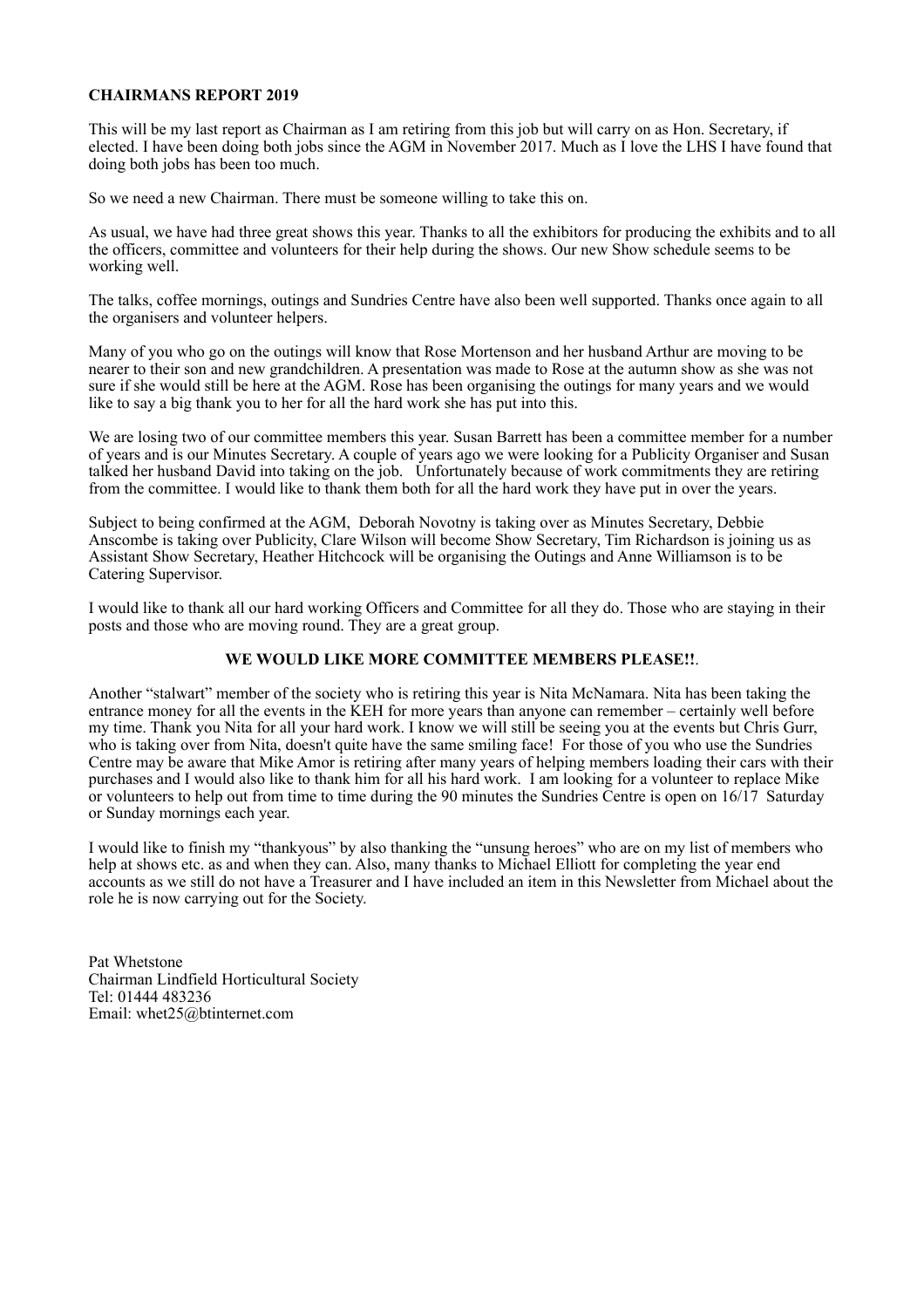### **Reminders for your diaries**

**26 October** - Sundries Centre is open for the last time this year **13 November** - AGM, followed by a talk entitled Nymans by their Head Gardener, Joe Whelan. **6 December** - Christmas Social (please see Autumn Newsletter for details or phone Pat Whetstone 483236)

**Events in early 2020** (See 2020 Show Schedule and Programme due in January for further details)

**8 January** - Talk by Andrew Harding\* entitled 'The Perils of Gardening' **1 February** - Coffee morning, plant sale and Seed Swap (see item below) **12 February** - Talk by Ray Abraham entitled 'Leonardslee Gardens', where he is the Head Gardener.

**11 March** - Talk by Dr Brian Doggett\*\* entitled 'Trees at Worth'

\*Andrew Harding - for those new members who do not know Andrew, he's been a member of the LHS for many years and, taking into account his knowledge of gardening and his lovely flower, fruit and veggie exhibits in our Shows, it is anticipated that his talk will be very well attended.

\*\* Dr Brian Doggett was the Head of Science at Worth School for 20 years until September 2015. He was an entertaining and well-respected teacher, famous for burning and blowing things up in his Chemistry lab. Brian is also passionately interested in trees, having taken his first degree in Chemistry and Botany, and in 2016 wrote a booklet about the noteworthy trees on the Worth Estate. He will be speaking on 'The Worth Estate and its trees'. The Worth Estate covers some 500 acres in the Turners Hill area and was formerly a property of Lord Cowdray. The talk will include historical information regarding other nearby estates, such as Wakehurst Place and Borde Hill.

### **Suttons's and Dobbies's Seeds - 25% off**

Unfortunately, the catalogues of Suttons and Dobies Seeds were late in coming this year, so Members will have missed them at the October Meeting and Coffee Morning.

In each catalogue there is an order form with a discount code, which gives you a 25% discount, with a similar amount going to the Society.

If you would like a catalogue and order form please contact Michael Elliott on 483039. The 2019/20 catalogues of Suttons and Dobies should now be available at the AGM.

The advantages of purchasing from these companies are obvious in that LHS Members ordering their seeds and plants for themselves or acquaintances through the LHS will receive a 25% discount on Seeds and a 10% discount on other items. It does not matter how much you order eg £5 or £50 it all adds to the total on which the Society itself gets a commission (dependent on the total amount of seeds ordered). So if you intend purchasing (or are thinking of purchasing seeds etc.) please consider the Suttons and Dobies catalogues and make use of the arrangement we have with each company, both of which are award winning suppliers of seeds and plants.

There is usually a postage charge with orders so anyone only wanting a few packets of seeds where the postage outweighs the saving, can send their order to Michael Elliott (23 William Allen Lane, Lindfield RH16 2SE) who will make a collective order and share out the cost of postage. If you would like to receive a catalogue please phone Michael on 483039, leaving your name and address and which catalogue (or both of them) you would like.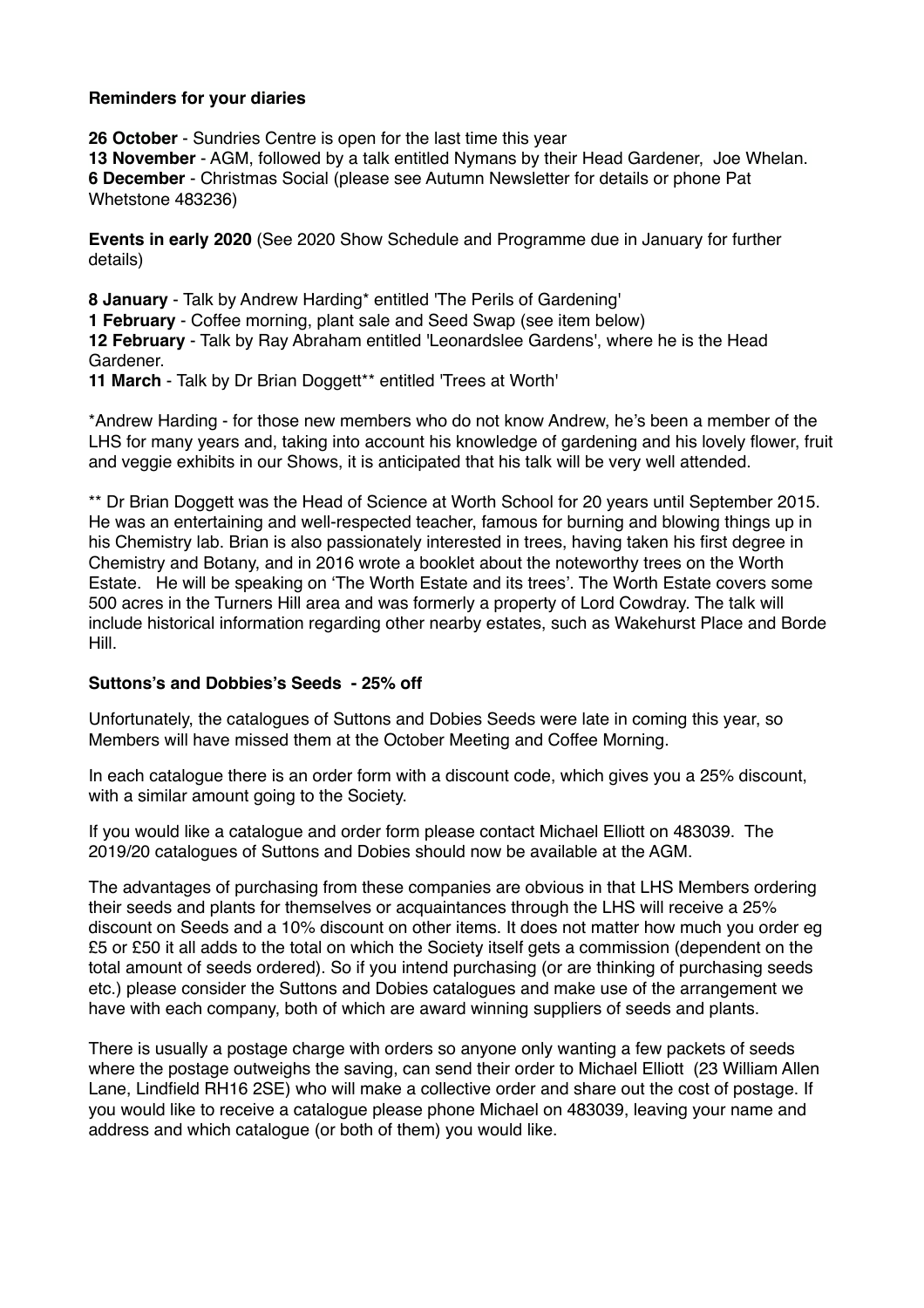# **The Treasurer** (An appeal for help from Michael Elliott)

As Members will be aware, I stepped down as your Treasurer at the 2018 AGM, after more than a dozen years in the job. I gave 18 months notice and now another year has passed, without anyone coming forward to fill the post. During the last 12 months, I have kept the books, produced the Accounts and dealt with online banking - (something that I am still happy to do and continue with). Other Members of the Committee and Helpers have collected monies, paid invoices and made bankings.

However, difficulty arises as I am no longer on the Committee and not part of the decision making process, so I don't know what is actually going on or what the Committee is trying to achieve. Nor am I in a position to offer help or advice, when financial matters are being discussed.

It is obvious that we are going to carry on into the future as we have done in the last year but it would be a great help, if someone could come forward, willing to sit on the Committee, to offer financial help and advice and to liaise with myself from time to time and to keep a watching brief on the accounts themselves.

If you as an individual or as a couple think you could help and would like to discuss the matter, Pat Whetstone and I would love to meet with you.

Michael Elliott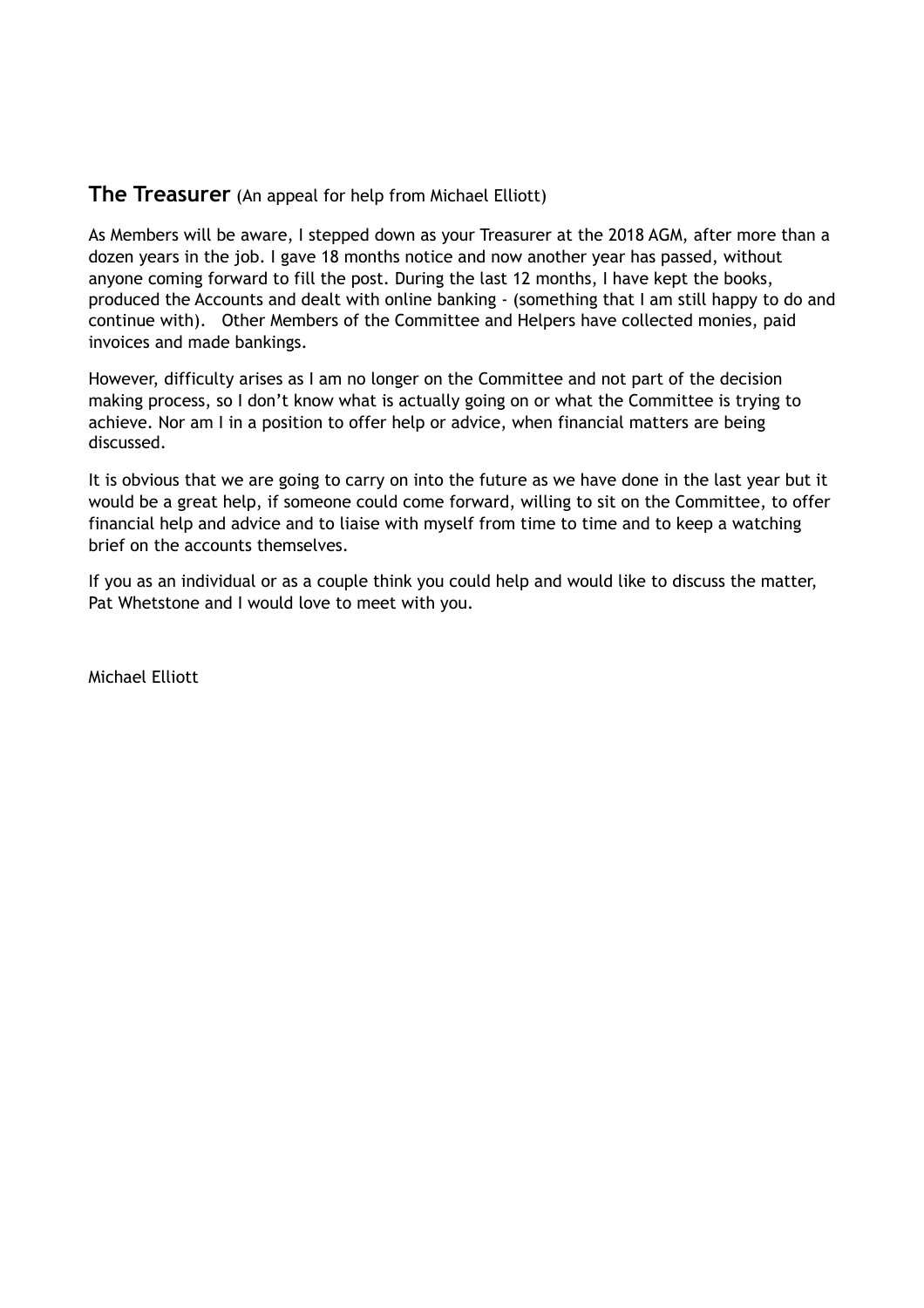### **Membership Reminder**

It is planned for the 2020 Show Schedule and Programme to be delivered to all paid up members in January. At the same time, reminders are delivered to members who have not renewed their membership before then. To avoid the need to do this, if you haven't yet renewed your membership, please endeavour to make sure you do so before the end of 2019. If this is not possible and if you need to get in touch with Jacqui Essen/Christine Cawley, please email membership@lindfieldhorts.org.uk or write to Jacqui at 18 Brook Lane, Lindfield, RH16 1SG. Membership is still £6 per person and £10 per couple living at the same address, plus 75p for posting your card if you cannot pick it up at a meeting.

## **LHS Outings/Excursions**

Just a line from me to say farewell to Rose Mortenson and wish her and Arthur the very best of luck with their move. Rose has brought us a lot of pleasure over the years with her wonderful excursions. Subject to confirmation at the AGM, I will be taking over from Rose and I appreciate that I have some rather 'impressive boots to fill' in the role of organising our future outings. So far, I have been enjoying the research - there are some lovely places to see out there and I plan to publish full details for 2020 outings/excursions in the next Newsletter.

Kew Orchid Festival 2020

Many of you enjoyed the coach trip to Kew Orchid Festival in February and as a return visit has been requested, I wondered how many of you would be interested in going next year.

The 2020 Festival runs from early February through to early March and celebrates the magnificent biodiversity of Indonesia, the land of 17,000 islands.

Cost Guide:

Entry to the Festival: Free of charge Garden entry charge: £18.00, or £16.50 for the 'over 60s - Free of charge for 'Friends of Kew' & 'Friends of Wakehurst'.

Travel: E15 to £20 approx.

Please contact me by email, phone or mobile message to register your interest in this trip at [outings.lhs@gmail.com](mailto:outings.lhs@gmail.com) - 01444 453202 / 07971 857182

I would be pleased to hear from you by Friday 15 November: **PLEASE NOTE - For the time being, this is just a survey just to assess viability, therefore your expression of interest is not a commitment to go.**

Heather Hitchcock

### **Seed swap 2020**

A reminder that unused seeds including unused surplus purchased seeds can be included in the seed swap at the coffee morning on 1 February 2020 and our following events at the KEH in early 2020